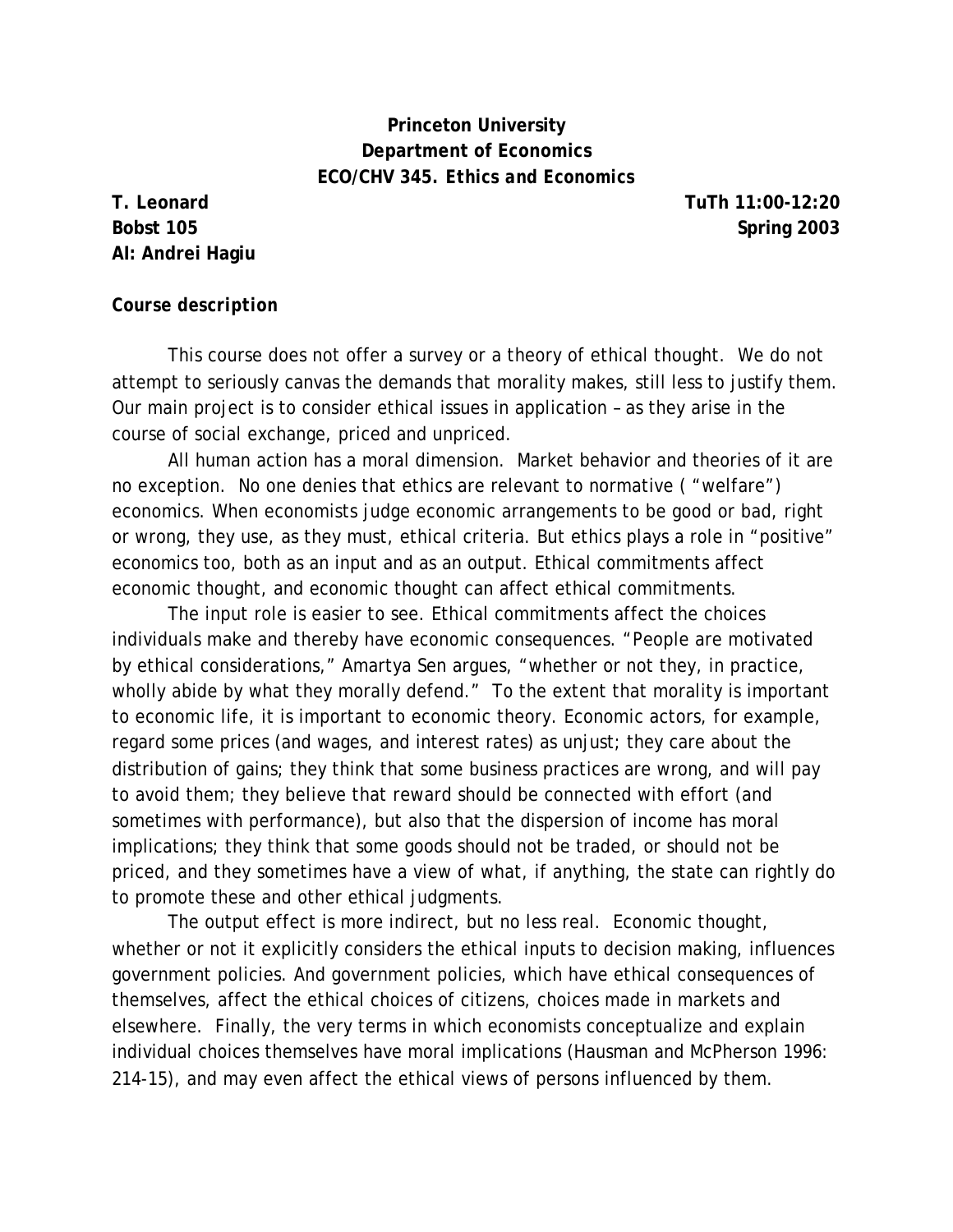## **Personnel**

My office is Fisher 314, 258-4036; tleonard@princeton.edu. My office hours are TuTh 1:30-3:00p.m. My assistant is Ms. Annamarie Scarpati, Fisher 208, 258-6237, scarpati@princeton.edu. The course AI is Andrei Hagiu, 258-0301, hours TBA. ahagiu@princeton.edu.

## **Requirements**

Your grade in the course will derive from four sources: (1) three written assignments (papers of 5-6 pages each), (2) a take-home mid-term examination, and (3) a takehome final examination, and (4) class participation. In determining your course grade, we will use the following weights: papers (27%), mid-term examination (25%), and final examination (43%), and class participation (5%). **In all cases, no late submissions will be accepted**. Assignments will be posted on the course page, and are due to Annamarie Scarpati no later than 4:00 p.m. of 7 days thereafter.

| Assignment                 | Posted to Course Page on | Due to Fisher 208, 4:00 on |
|----------------------------|--------------------------|----------------------------|
| 1 <sup>st</sup> assignment | W 2/19                   | W 2/26                     |
| Mid-term                   | $Fr$ 3/7                 | Fr 3/14                    |
| $2nd$ assignment           | W $4/2$                  | W $4/9$                    |
| $3rd$ assignment           | $W$ 4/23                 | W 4/30                     |
| Final                      | 5/12<br>M                | M 5/19                     |

Graded assignments can be retrieved from Ms. Scarpati in Fisher 208, Tu Th 2-4pm.

## **Readings**

Required text: Hausman, Daniel and Michael McPherson. 1996. *Economic Analysis and Moral Philosophy (EAMP)* Cambridge: Cambridge University Press.

Other readings listed in the course outline that follows are on e-reserve, accessible through course page or Firestone page, (and) or are posted on course page under "documents", (and) or have direct URL links provided below.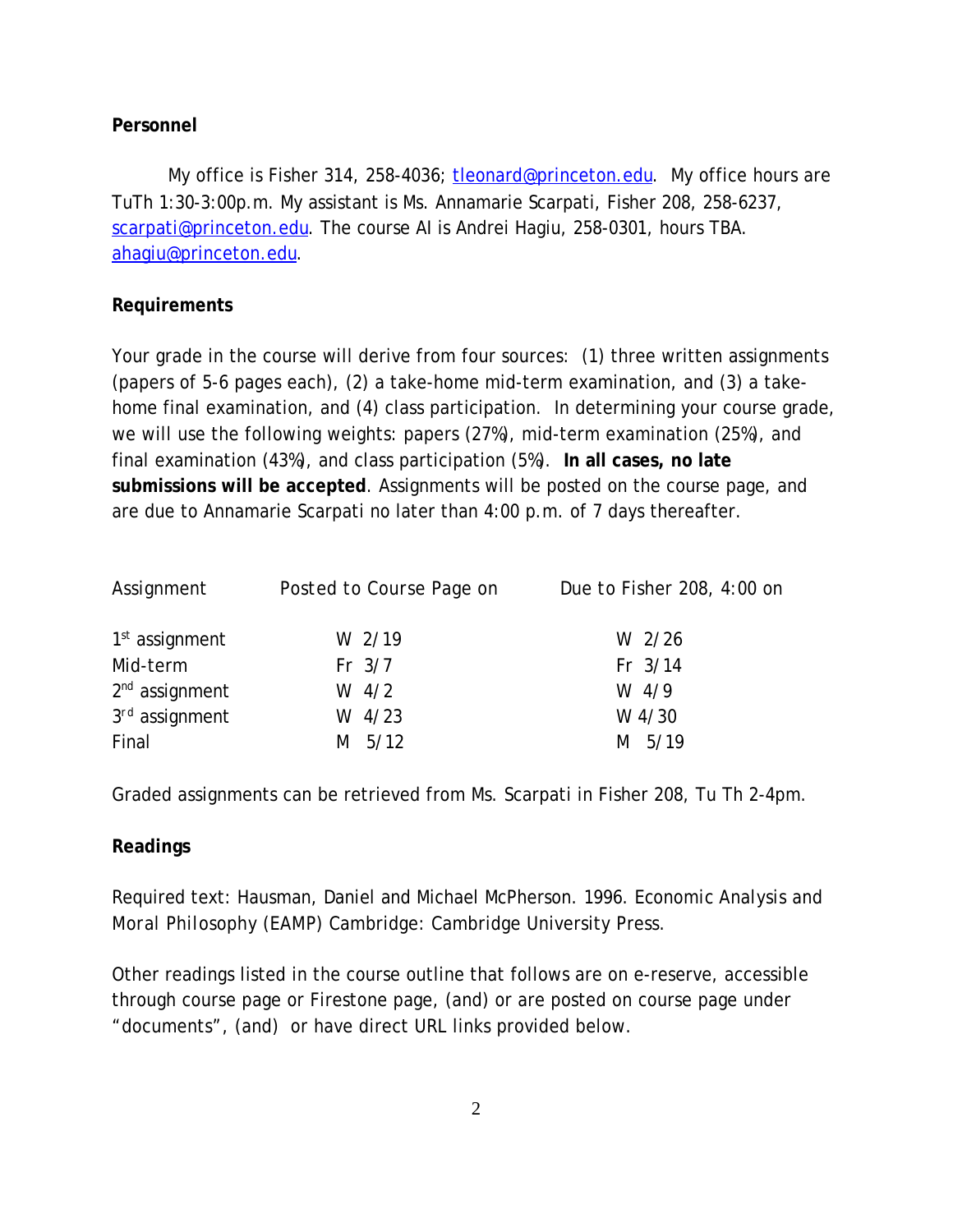#### *ECO 345/CHV 345 Ethics and Economics: outline*

\* optional reading

#### **I. Introduction**

1) Political Economy out of Moral Philosophy

A) Vignette 1: Should the World Bank encourage migration of dirty industries to LDCs?

Hausman and McPherson, *EAMP* pp. 9-16.

B) \*Vignette 2: How the Dismal Science got its name. J.S. Mill vs. Carlyle. Carlyle, a critic of capitalism, defends the racism and brutal slavery that Economists attack.

http://www.econlib.org/library/Columns/LevyPeartdismal.html

A wealth of primary and secondary historical sources can be found at: http://cepa.newschool.edu/het/essays/texts/negroquest.htm#links

2) Some preliminaries that deserve more time than they'll get: Rationality, Ethics, Welfare and Utility

*A) Rationality* 

Hausman and McPherson, *EAMP* pp.27-37.

- Hargreaves Heap, Sean. "Rationality" in *The Theory of Choice: A Critical Guide*. Blackwell, pp. 3-25.
- \*Sugden, Robert. 1991. "Rational Choice: A Survey of Contributions from Economics and Philosophy" *Economic Journal* 101: 751-85.

http://links.jstor.org/sici?sici=0013-0133%28199107%29101%3A407%3C751%3ARCASOC%3E2.0.CO%3B2-6

\*Mullainathan, Sendhil and Richard Thaler (2000) "Behavioral Economics" MIT working paper 00-27

http://papers.ssrn.com/paper.taf?abstract\_id=245828

*B) Ethics*

Hamlin, Alan. 1986. "Five views of ethics" in *Ethics, Economics and the State.*

*C) Welfare and Utility: Is it always good to get what you prefer?* Hausman and McPherson, *EAMP,* pp. 71-83 Broome, John. 1991. "Utility." *Economics and Philosophy* 7:1-12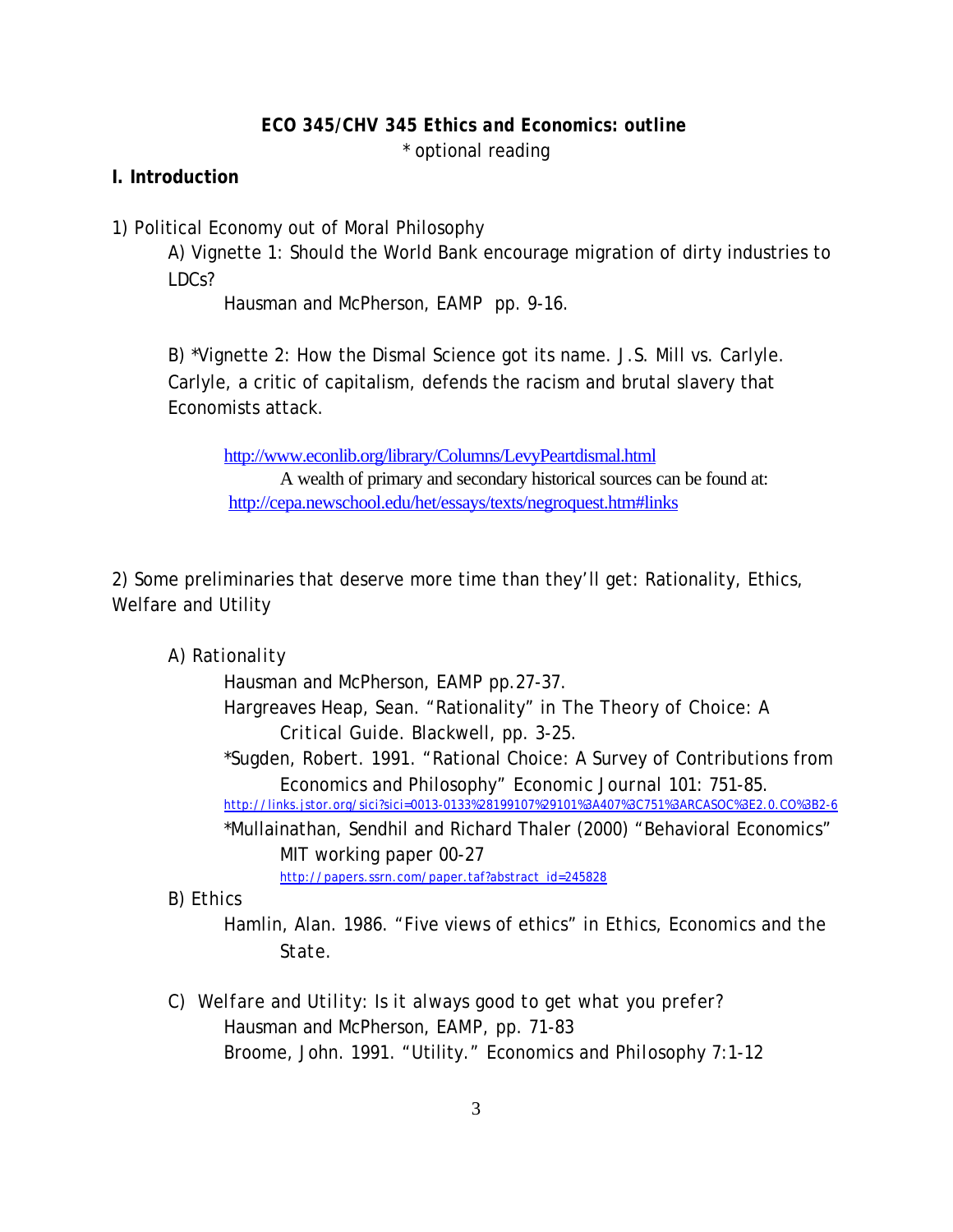- \*Sen, Amartya and Bernard Williams. 1982. "Utilitarianism and Beyond". In *Utilitarianism and Beyond (*Sen and Williams. eds.) Cambridge: Cambridge University Press, pp. 1-21.
- 3) Inter-temporal Choice: Ulysses and dynamic inconsistency

Rabin, Matthew (1998) "Psychology and Economics" Journal of Economic Literature, 36 (1), pp. 18-41 (read 38-41) http://links.jstor.org/sici?sici=0022-0515%28199803%2936%3A1%3C11%3APAE%3E2.0.CO%3B2-B Loewenstein, George and Richard Thaler (1989) "Intertermporal choice" *Journal of Economic Perspectives* 2(4): 181-93. http://links.jstor.org/sici?sici=0895-3309%28198923%293%3A4%3C181%3AAIC%3E2.0.CO%3B2-K

4) Less liberty by agreement: Can welfare maximization (Paretianism) threaten liberty? When?

Sen, Amartya. 1970. "The Impossibility of a Paretian Liberal." *Journal of Political Economy* 78(1): 152-57. (January/February). http://links.jstor.org/sici?sici=0022-3808%28197001%2F197002%2978%3A1%3C152%3ATIOAPL%3E2.0.CO%3B2-W Landsburg, Steve. "Is Everybody Happy? The cost-benefit analysis of making folks smile". *Slate Magazine,* Nov. 8, 1999. http://slate.msn.com/?id=46376

Hausman and McPherson. *EAMP*, pp. 174-76.

### **II. Norms, conventions and cooperation**

5) The reason of rules: What are norms and conventions and what do they do?

Hausman and McPherson *EAMP*, pp. 51-65. Ellickson, Robert 1991. *Order without Law.* Cambridge: Harvard, pp. 1-9 and 123-136 (esp. 123-132). \*Elster, Jon. 1989 "Social norms and Economic Theory" *JEP* 3: 99-117. http://links.jstor.org/sici?sici=0895-3309%28198923%293%3A4%3C99%3ASNAET%3E2.0.CO%3B2-M

6) Where do norms and conventions come from: stone tablets, moral philosophers, evolutionary hard wiring or shock-perturbed multiple equilibria in coordination games?

Frank, Robert, 1988. *Passions within Reason: the Strategic Role of the*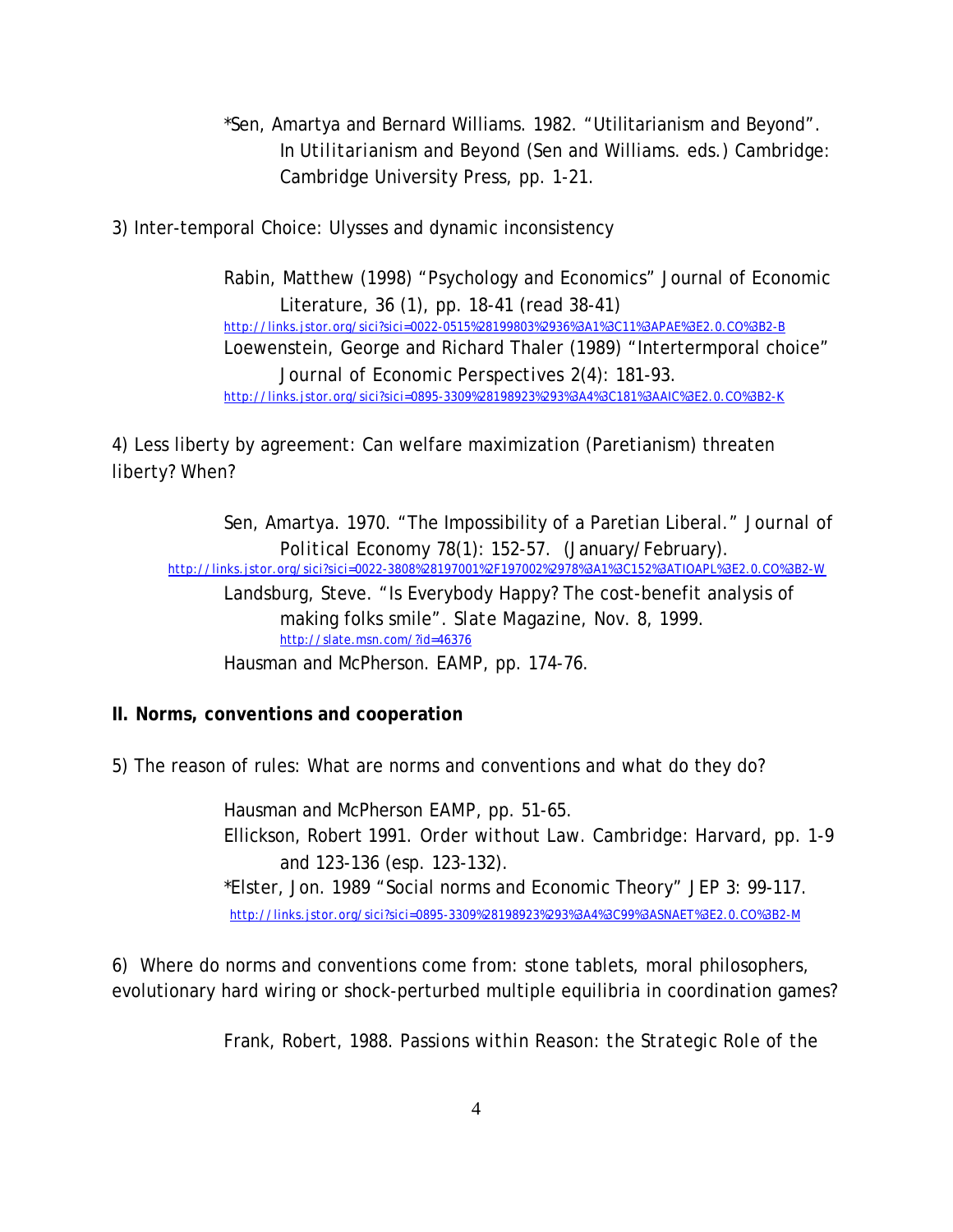*Emotions* NY: Norton, pp. 43-70. Sugden, Robert. 1989. "Spontaneous Order." *JEP* 3(4): 85-97. http://links.jstor.org/sici?sici=0895-3309%28198923%293%3A4%3C85%3ASO%3E2.0.CO%3B2-S Young, H. Peyton. 1996. "The Economics of Convention" *JEP* 10(2): 105- 122. http://links.jstor.org/sici?sici=0895-3309%28199621%2910%3A2%3C105%3ATEOC%3E2.0.CO%3B2-H

7) Why does *homo economicus* sometimes cooperate? Does he observe norms out of duty, in consent, to reciprocate, in fear of reprisal?

A) How *do* people divide a surplus, and why? How would they? Camerer, Colin and Richard Thaler.1995. "Ultimatums, Dictators and Manners" *Journal of Economic Perspectives* 9(2): 209-219. http://links.jstor.org/sici?sici=0895-3309%28199521%299%3A2%3C209%3AAUDAM%3E2.0.CO%3B2-Q

 Rabin, Matthew (1998) "Psychology and Economics" Journal of Economic Literature, 36 (1), pp. 18-41 (read 16-21). http://links.jstor.org/sici?sici=0022-0515%28199803%2936%3A1%3C11%3APAE%3E2.0.CO%3B2-B

\*Hoffman, Elizabeth, et al. 1996. "Social Distance and Other Regarding Behavior in Dictator Games." *American Economic Review* 86(3): 653-660.

http://links.jstor.org/sici?sici=0002-8282%28199606%2986%3A3%3C653%3ASDAOBI%3E2.0.CO%3B2-Y

\*Andreoni, James and Lise Vesterlund. (2001) "Which is the fair sex: gender differences in altruism" *QJE*  http://www.ssc.wisc.edu/~andreoni/WorkingPapers/fairsex.pdf

B) Covenants without the Sword: norms in collective-action problems Ostrom, Elinor (2000) "Collective Action and the Evolution of Social Norms" *Journal of Economic Perspectives* 14(3): 137–158. http://www.e-jep.org/archive/1403/14030137.pdf

Dawes, Robyn M and Richard H. Thaler (1988) "Cooperation," *Journal of Economic Perspectives*, 2(3): 187-97. http://links.jstor.org/sici?sici=0895-3309%28198822%292%3A3%3C187%3AAC%3E2.0.CO%3B2-2

8) Enforcement costs: How much will individuals pay to punish unethical behavior and to reward ethical behavior?

> \*Rabin, Matt. 1993. "Incorporating Fairness into Game Theory and Economics" *American Economic Review.* 83(5): 1281-1302.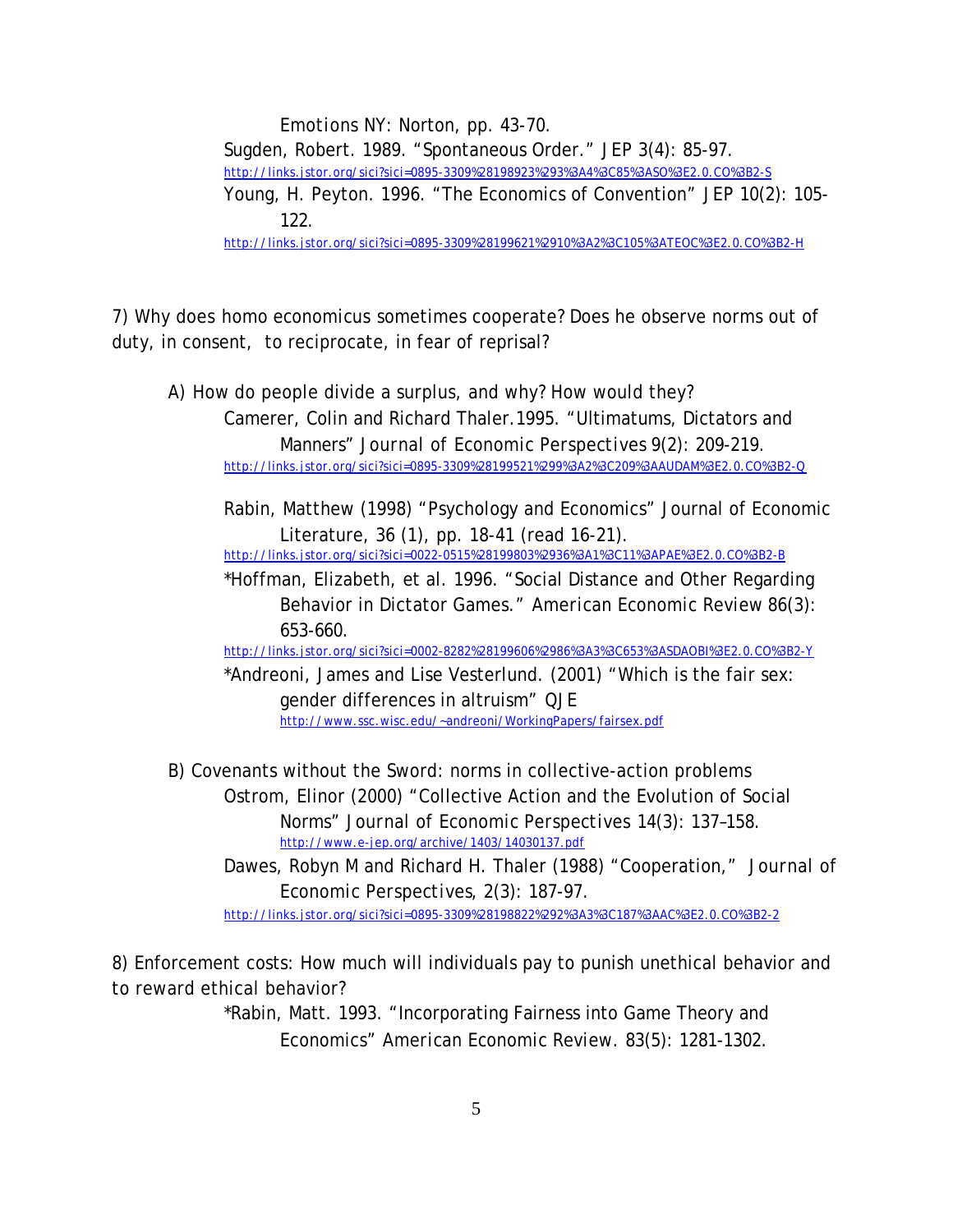http://links.jstor.org/sici?sici=0002-8282%28199312%2983%3A5%3C1281%3AIFIGTA%3E2.0.CO%3B2-X

A) Meta-norms: how moral force attenuates at higher orders

\*Axelrod, Robert. 1986. "An Evolutionary Approach to Norms." *American Political Science Review* 80(4): 1095-1111 (December).

http://links.jstor.org/sici?sici=0003-0554%28198612%2980%3A4%3C1095%3AAEATN%3E2.0.CO%3B2-4

B) Prices of life saving drugs: Might price discrimination help the impoverished sick? Might enforcing one price hurt them?

Hal Varian "Economic Scene: Examining Differences in Drug Prices" *New York Times* Sept 21, 2000.

http://www.nytimes.com/2000/09/21/business/21SCEN.html?printpage=yes

C) Fair Trade: what is fair about politically correct coffee? Rushford, Greg. 2002 "Fair Trade: Does this emperor wear clothes" *Milken Institute Quarterly (1st quarter): pp. 40-47.* http://www.milken-inst.org/poe.cfm?point=review

D) Investors and "socially responsible" mutual funds

## **III. The just price: trade and exploitation**

9) Terms of trade: Unjust prices (wages, interest rates) and unjust changes in prices (gouging).

- A) Is trade positive- or zero-sum? Is usury trade?
	- \*Thomas Acquinas. *Summa Theologica* in Barry Gordon
- B) Who's gouging whom?
	- Daniel Kahneman, Jack L. Knetsch, Richard Thaler 1986. "Fairness as a Constraint on Profit Seeking: Entitlements in the Market" *The American Economic Review*, 76 (4): 728-741.

http://links.jstor.org/sici?sici=0002-8282%28198609%2976%3A4%3C728%3AFAACOP%3E2.0.CO%3B2-I

Robert J. Shiller, Maxim Boycko, Vladimir Korobov. 1991. "Popular Attitudes Toward Free Markets: The Soviet Union and the United States Compared" *The American Economic Review* 81(3): 385-400.

http://links.jstor.org/sici?sici=0002-8282%28199106%2981%3A3%3C385%3APATFMT%3E2.0.CO%3B2-M

10) Terms of trade: Can non-fraudulent, informed consensual exchange be exploitive? A) Distinguishing coercive threats (your money or your life) from non-coercive offers (take it or leave it).

\*Katz, Leo *199x. Ill-gotten Gains*.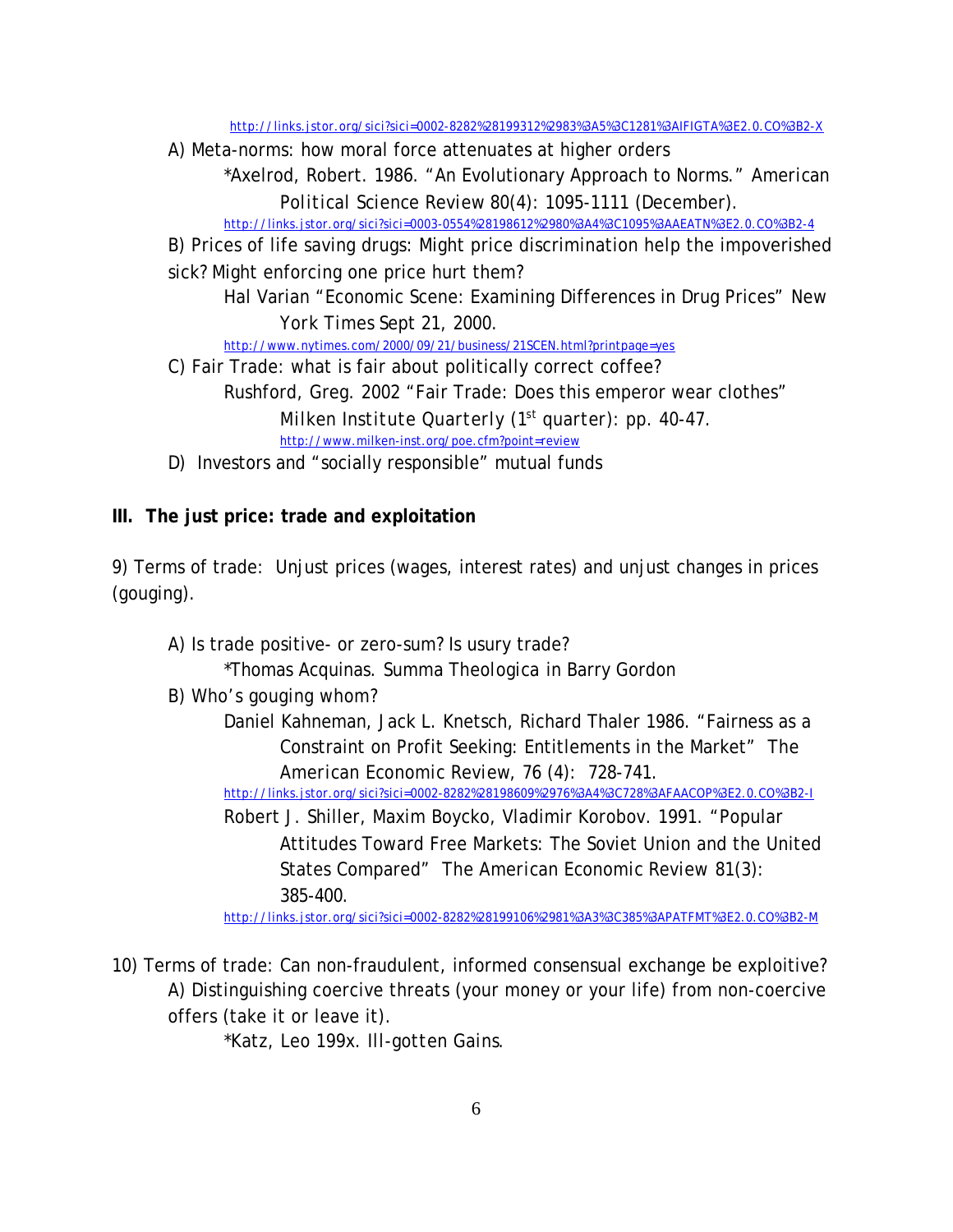B) LDC labor markets: a choice among evils

Taylor, Timothy (2002) "The truth about globalization" *The Public Interest,* pp. 24-44. (On course page) Kristoff, Nicholas and Sheryl WuDunn (2002) "Two Cheers for Sweatshops" (note the vituperation of the respondents). http://www.nytimes.com/library/magazine/home/20000924mag-sweatshops.html Krugman, Paul (1997) "In Praise of Cheap Labor" *Slate* March 20. http://web.mit.edu/krugman/www/smokey.html Krugman, Paul. (2001) "Hearts and Heads" *NYTimes* 4/22/01 http://www.pkarchive.org/column/42201.html Krugman, Paul, "A Raspberry for Free Trade" in *Slate* http://web.mit.edu/krugman/www/berries.html \*Krugman, Paul (1993) "What do Undergrads need to know about trade?" *AER* 83(4): 23-26. http://links.jstor.org/sici?sici=0002-8282%28199305%2983%3A2%3C23%3AWDUNTK%3E2.0.CO%3B2-T

C) DC Labor markets: a living wage at Harvard http://www.harvard-magazine.com/on-line/010238.html

"The Connection" radio program on Harvard's living wage http://realserver.bu.edu:8080/ramgen/w/b/wbur/connection/audio/2001/05/con\_0507a.rm

D) Are the gains (and losses) from technological improvements morally different from gains from trade, especially trade with foreigners? Landsburg, Steve. Chapter two of *Fair Play*  http://www.netacc.net/~fairplay/chapter.htm Cook, Clive. *Economist Survey* of Globalization (Sept 29, 2001) http://www.economist.com/surveys/showsurvey.cfm?issue=20010929

### **IV. What property should be exchanged?**

11) Everything for sale? Should some goods not be tradable (votes, endangered animal skins, cocaine, liberty)?

> \*Rose-Ackerman, Susan, 1985, "Inalienability and the Theory of Property Rights," Columbia Law Review, 85:931.

A) Should some goods be tradeable but not (*explicitly*) priced (sex, human organs, human blood, blackmail-quality information). If some trade is good, why isn't more better?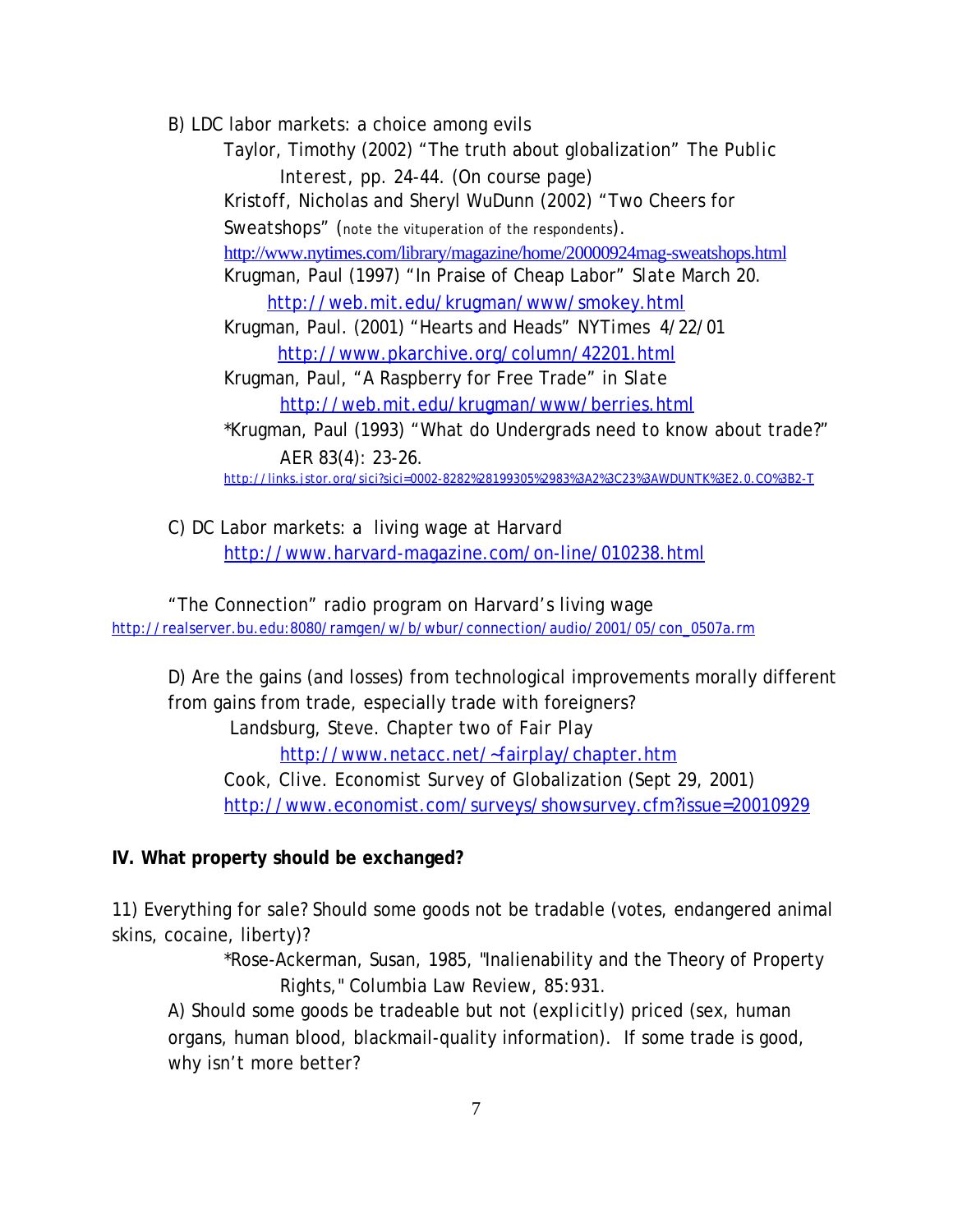- Radin, Margaret Jane. *Contested Commodities The trouble with trade in sex, children and body parts* Harvard, pp. 1-29.
- Arrow, Kenneth. 1997. "Invaluable Commodities." *Journal of Economic Literature* 35(2): pp. 757-65.

http://links.jstor.org/sici?sici=0022-0515%28199706%2935%3A2%3C757%3AIG%3E2.0.CO%3B2-6 Archard, David 1998. A Review of Margaret Jane Radin*, Contested Commodities: The trouble with trade in sex, children and body parts*, *Economics and Philosophy* 14(2): 362-68.

i) Human blood

Titmuss, Richard 1971. *The Gift relationship: from human blood to social policy.* (Selections)*.*

- Singer, Peter. 1977. "Freedoms and utilities in the distribution of health Care" In *Markets and Morals.* Dworkin et al.eds. NY: Wiley, pp.149-173
- Arrow, Kenneth. 1972. Gifts and exchanges. *Philosophy and Public Affairs* 1:343-62.
- ii) Human organs

http://www.nytimes.com/2001/05/27/magazine/27ORGAN.html Against organ sales: http://sunsite.berkeley.edu/biotech/organswatch/pages/nsh.html

B) Do trade prohibitions work or is this cure worse than the disease? Steven E. Landsburg. (2001) "Should we stop Paul Morgan from amputating his feet on the Web? *Slate Magazine* November 26th http://slate.msn.com/?id=2058968

## **V. What the state can do**

12) Paternalism: When does the state know best? When is this sufficient for intervention?

> \*New, Bill 1999 "Paternalism and Public Policy" *Economics and Philosophy* 15(1): 63-83.

Leonard, Thomas, *et al.* 2000. "Professor New on Paternalism and Public Policy" *Economics and Philosophy* 16(2): 323-331.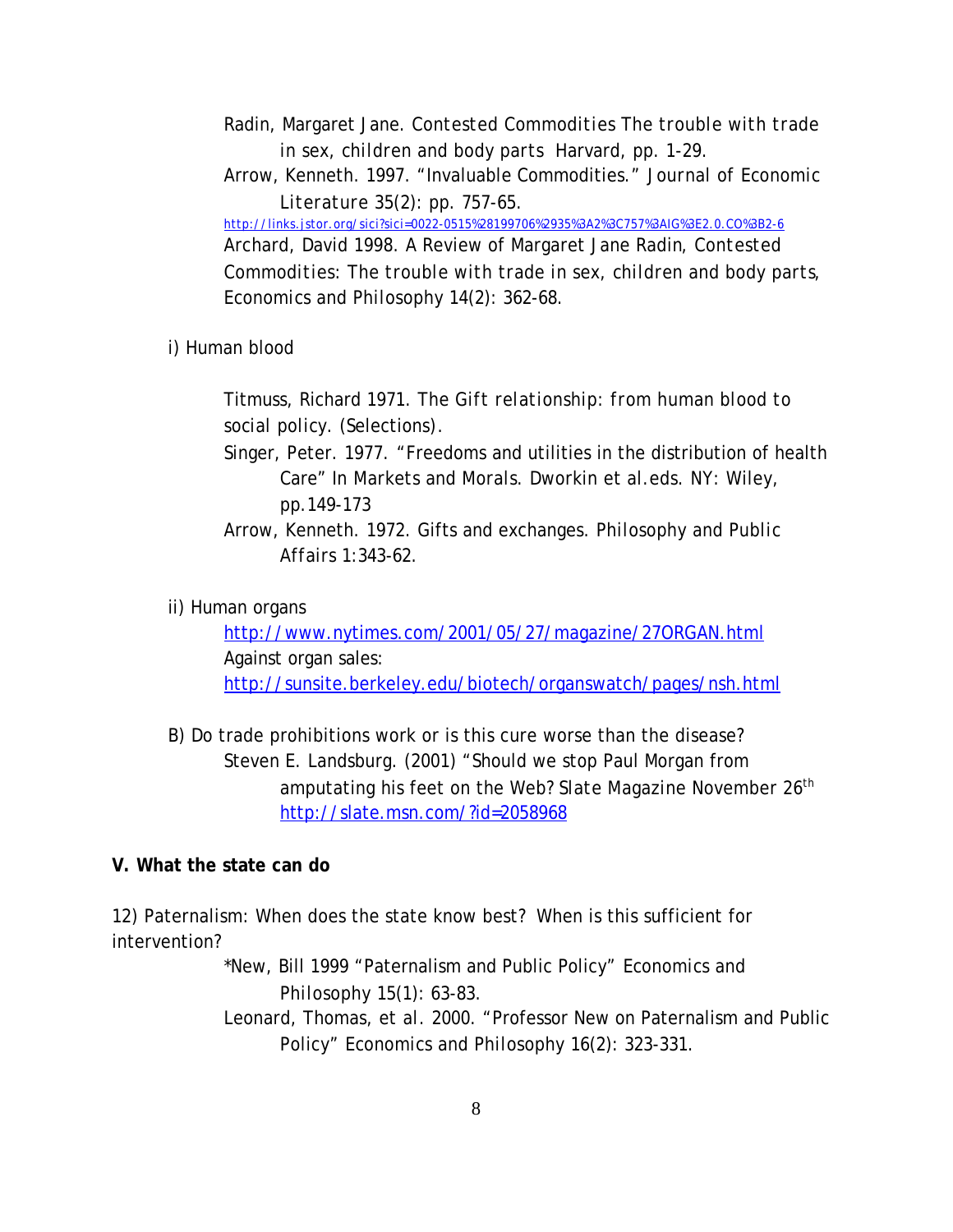http://www.journals.cambridge.org/bin/bladerunner?REQUNIQ=1015440964&REQSESS=6768007&117000REQEVENT=&REQI NT1=58518&REQAUTH=0

A) Paternalism or utility interdependence? Payments in kind or cash transfers? Schelling, Thomas. 1984. "Economic Reasoning and the Ethics of Policy." In *Choice and Consequence*, Cambridge: Harvard University Press, pp. 3-26. Kelman, Steve 1986. "A case for in-kind transfers" *Economics and*

*Philosophy* 2(1): 55-73

# **VI. Distribution**

13) Ethics of Distribution: (1) who gets what; (2) what do they get; (3) why do they get what they get; (4) should they be getting something else; and (5) does what they get have economic consequences of its own?

A) Well being or resources?

B) What's so great about equality, anyway? How to regard Pareto-improving increases in income dispersion?

Hausman and McPerson, *EAMP*, pp. 135-149.

C) Do changes in pie slicing shrink or enlarge the pie? Do the pie-slicers-inchief care about pie shrinkage?

D) Should we regard the distribution of natural talents as morally arbitrary? Should individuals own their inherited human capital? What about their acquired human capital? And if individuals don't own their own human capital, who does and can they be trusted?

Nozick, Robert. 1973. "Distributive Justice" from *Anarchy, State and Utopia,* pp*. 149-182* (On course page).

\*Dworkin, Ronald 1981a,b. "What is Equality? Parts I and II" *Philosophy and Public Affairs*

- \*Roemer, John. 1985. "Equality of Talent" *Economics and Philosophy* 1: 151-88.
- Varian, Hal. 1985."Distributive Justice, Welfare Economics and The Theory of Fairness" *Philosophy and Public Affairs*
- E) How do we measure performance, effort and need?